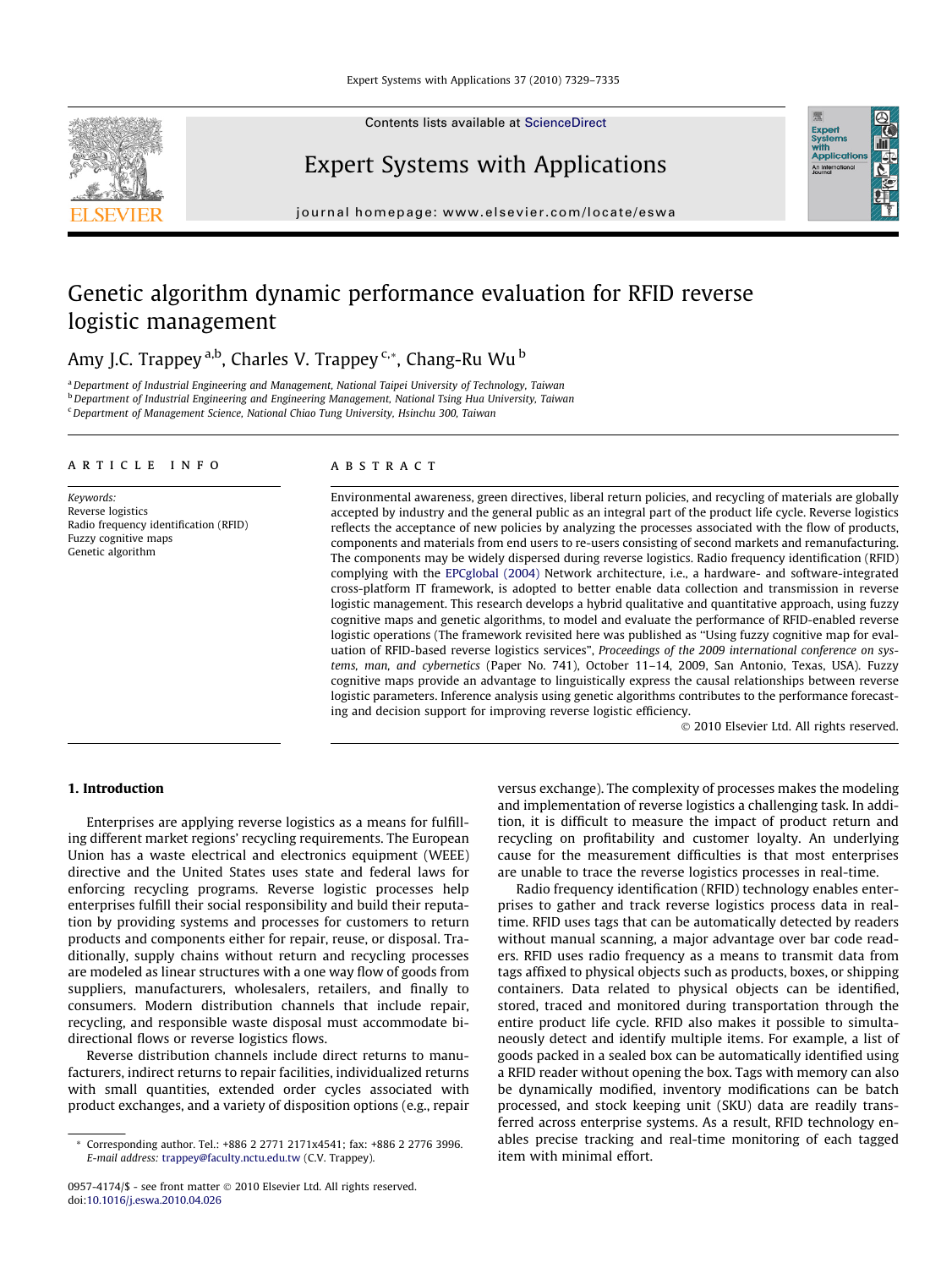In this research, fuzzy cognitive maps (FCM) are used to construct a reverse logistics network decision model. RFID technology provides the mechanism for real-time monitoring of the reverse logistics processes. The FCM decision model, using data collected by RFID technology, provides two critical functions, i.e., inference analysis and decision analysis. Inference analysis is applied to forecast future states of the reverse logistic operations. If sudden changes occur, the information system sends a warning message to alert the manager. The manager also receives decision support to improve logistic performance. In this research, a case is used to demonstrate and evaluate the implementation of fuzzy cognitive maps and genetic algorithms for managing the RFID-enabled reverse logistics of a cold storage chain.

#### 2. Related research

In this section, fuzzy cognitive map, reverse logistics, and RFID technology are reviewed. A fuzzy cognitive map is used to represent causal relationships between the logistic process parameters. RFID technology provides the basis for collecting and transmitting the process data for real-time performance analysis and evaluation.

#### 2.1. Fuzzy cognitive map

Fuzzy cognitive maps (FCMs) are an extension of cognitive maps [\(Axelrod, 1976](#page--1-0)). The elements used for building the graphs include the concepts and the relationships between concepts. Cognitive maps (CMs) represent concepts as nodes which contain the key knowledge fact of a specific domain [\(Dickerson & Kosko, 1993\)](#page--1-0). As shown in Fig. 1, the use of positive (+) and negative (– ) signs on arcs between nodes represents the positive or negative effect of one node on another. Thus, a positive sign between nodes represents a stimulating relationship and a negative sign represents an inhibiting relationship. CMs can be represented as a symmetric weight adjacency matrix (consisting of only +1 or -1 elements) to mathematically describe the relationships between nodes. The direction of the arrow reveals the cause-effect relationship between nodes [\(Kardaras & Karakostas, 1999\)](#page--1-0). For instance, if the condition of node C1 is satisfied, then C2 and C4 will be positively stimulated as depicted in Fig. 1. CMs define links as causal relationships without specifying the strength of the relationship between nodes. FCMs, on the other hand, use fuzzy logic to quantify the strength of the relationships between nodes (Fig. 1). The values range from -1 to 1 where the value 0 stands for no effect and 1 represents the strongest relationship between nodes.

Fuzzy cognitive maps model causal relationships between concepts using directed arcs and logical inference networks [\(Kosko,](#page--1-0) [1987\)](#page--1-0). An FCM links the events, values, objects, and tendencies with a feedback dynamic system ([Dickerson & Kosko, 1993\)](#page--1-0). The



Fig. 1. A fuzzy cognitive map with directed and quantified relationships.

map is a graph with nodes, weights, and directed arcs that represent specific behaviors belonging to a real world system. The FCM defines the relations between causes and their effects using a link and a weight. FCMs are often compared to neural networks or expert systems to emphasize the following benefits ([Miao, Liu,](#page--1-0) [Siew, & Miao, 1999\)](#page--1-0). First, the modeling of causal relationships with FCM is less difficult than modeling neural networks since the concepts of a system can be represented as different nodes. Then, the weight associated with the link represents the strength and cause-effect relationships and how a concept will react to causal inputs. Second, in comparison to expert systems, FCM uses matrix operations instead of if–then rules to infer possible outcomes. As a result, FCM offers greater flexibility in computing inference outcomes.

FCM facilitates collaboration between model builders. Different maps from different experts can be integrated into a larger map. An individual FCM represents the domain knowledge or opinion of an expert (i.e., different weighted coefficients represent different beliefs) and maps of several experts can be combined by merging their adjacency matrices ([Hagiwara, 1992](#page--1-0)). Compared to Bayesian networks, FCMs are also relatively easy to use for inferring future state transitions through simple matrix operations [\(Kim, Kim,](#page--1-0) [Hong, & Kwon, 2008\)](#page--1-0). Thus, the FCM approach has been applied to simulation ([Fu, 1991](#page--1-0)), modeling of organizational strategies ([Paradice, 1992\)](#page--1-0), investment analysis ([Lee & Kim, 1997](#page--1-0)), political decision making ([Tsadiras, Kouskouvelis, & Margaritis, 2003](#page--1-0)), and modeling critical success factors [\(Luis, Rossitza, & Jose, 2007](#page--1-0)).

#### 2.2. Reverse logistics

The scope of reverse logistics throughout the 1980s was limited to the movement of materials from customers back to producers ([Rogers & Tibben-Lembke, 2001](#page--1-0)). Other definitions for reverse logistics cover activities such as product returns, recycling, materials substitution, reuse of materials, waste disposal, repair, and remanufacturing [\(Stock, 1998\)](#page--1-0). The goal of reverse logistics is to extract tangible and intangible values from the processes of disposal, recycling, and reuse. For example, if an enterprise has a sound reverse logistics system, then an intangible benefit is a more positive corporate image [\(Carter & Ellram, 1998](#page--1-0)). Moreover, reverse logistics includes processes for the return of damaged goods, the disposal of out of date inventory, and the restocking or salvaging of these goods. Also, a better reverse logistics process improves hazardous material control, obsolete equipment disposition, and asset recovery ([Rogers & Tibben-Lembke, 2001\)](#page--1-0).

Reverse logistics covers a broad range of activities. When a product return process is triggered, enterprises use different reverse logistics processes depending on the situation and the roles played by the supply chain intermediaries and owners. [Rogers](#page--1-0) [and Tibben-Lembke \(2001\)](#page--1-0) categorized reverse logistics activities according to products and their packages. The activities for products include reselling, selling through outlets, salvaging, reconditioning, returning to suppliers, refurbishing, remanufacturing, recycling, and disposal. Packaging includes fewer activities such as reusing, salvaging, refurbishing, recycling, and disposal.

A number of authors discuss the reasons for product returns. For example, [De Brito, Flapper, and Dekker \(2002\)](#page--1-0) categorized three types of supply chain returns, i.e., manufacturing returns, wholesaler/retailer returns, and customer returns. [Rogers and Tib](#page--1-0)[ben-Lembke \(2001\)](#page--1-0) extend the list of returns categories to include customer returns, market returns, asset returns, product recalls, and environmental returns. Product returns are the result of product damage and defects, return policies and warranties, customer dissatisfaction, and incorrect product placement. Market returns are the results of business failures, out of season goods, and excessive inventories. Asset returns include packaging reuse and return